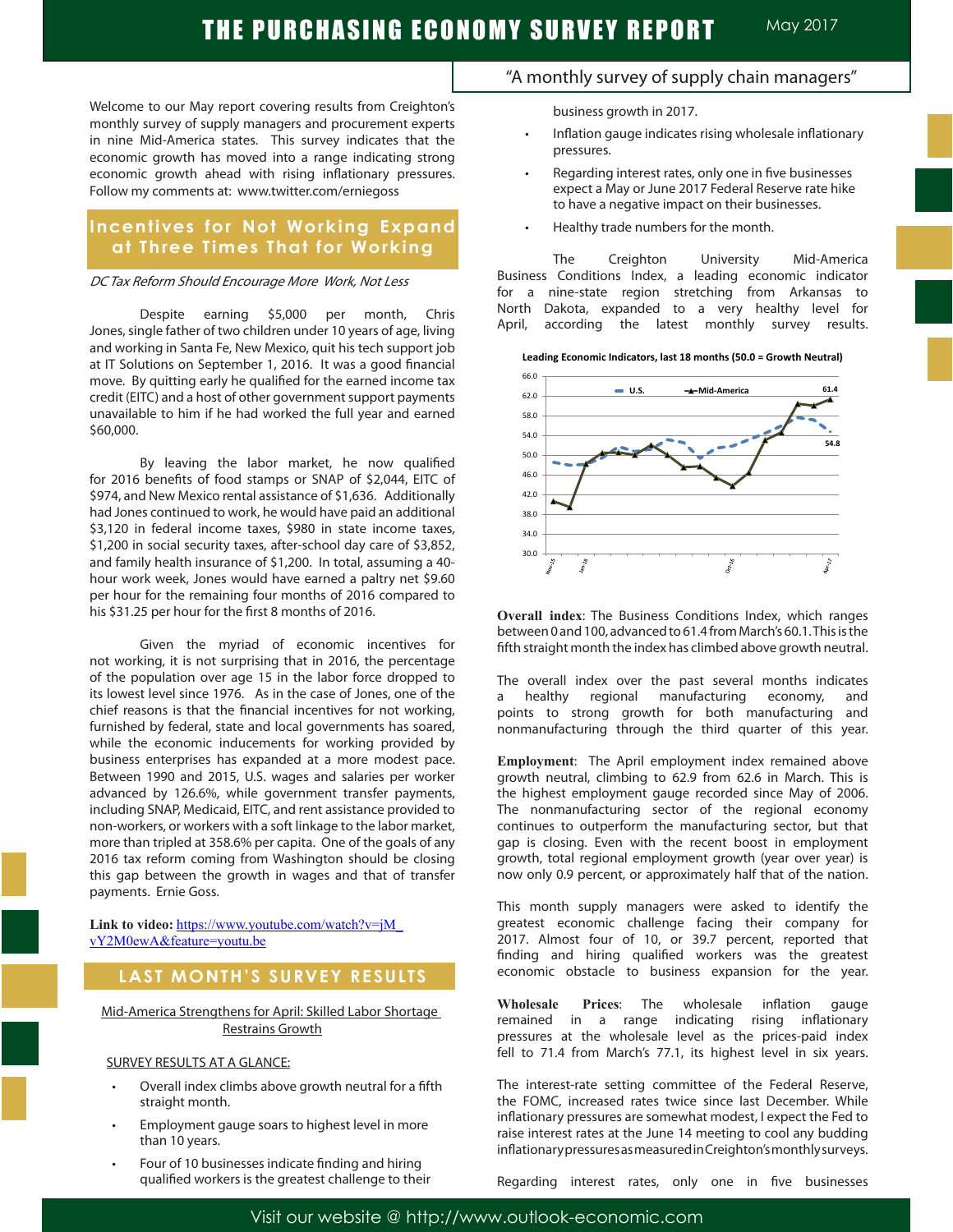expect a May or June 2017 Federal Reserve rate hike to have a negative impact on their businesses.

**Confidence**: Looking ahead six months, economic optimism, as captured by the April business confidence index, declined slightly to a strong 69.5 from 70.2 in March. Strong profit growth and still low interest rates boosted the economic outlook among supply managers in the nine-state region.

**Inventories**: The April inventory index, which tracks the change in the level of raw materials and supplies, climbed to 63.1 from March's 61.9.

**Trade:** The regional new export orders index fell to a still strong 60.5 from 61.6 in March, and the import index dipped to 60.7 from March's 62.8. An expanding regional economy pushed buying from abroad higher for the month. Recent declines in the value of the U.S. dollar and expanding global economic conditions have stimulated new export orders for the month.

**Other components**: Components of the April Business Conditions Index were new orders at 61.8, down from 63.2 in March; production or sales index was 63.8, up from 58.8 in March; and delivery speed of raw materials and supplies rose to 55.5 from last month's 54.0.

The Creighton Economic Forecasting Group has conducted the monthly survey of supply managers in nine states since 1994 to produce leading economic indicators of the Mid-America economy. States included in the survey are Arkansas, Iowa, Kansas, Minnesota, Missouri, Nebraska, North Dakota, Oklahoma and South Dakota.

The forecasting group's overall index, referred to as the Business Conditions Index, ranges between 0 and 100. An index greater than 50 indicates an expansionary economy over the course of the next three to six months. The Business Conditions Index is a mathematical average of indices for new orders, production or sales, employment, inventories and delivery lead time. This is the same methodology, used since 1931, by the Institute for Supply Management, formerly the National Association of Purchasing Management.

### **MID-AMERICA STATES**

#### **ARKANSAS**

Arkansas' overall index for April fell to 61.1 from March's 63.2. Components of the index from the monthly survey of supply managers were new orders at 59.8, production or sales at 64.1, delivery lead time at 55.1, inventories at 63.4, and employment at 63.2. The state's overall nonfarm job growth over the past 12 months was 1.1 percent, which was above the region's 0.9 percent, but below the nation's 1.5 percent. Creighton's survey results over the past several months indicate that Arkansas job and economic growth will climb toward the national average through the third quarter of this year.

#### IOWA

The April Business Conditions Index for Iowa advanced to 64.7 from 60.5 in March. Components of the overall index from the monthly survey of supply managers were new orders at 65.8, production or sales at 64.3, delivery lead time at 58.7, employment at 67.3, and inventories at 67.5. The state's overall nonfarm job growth over the past 12 months was 0.5 percent which is below the region's 0.9 percent, and the nation's 1.5 percent. Creighton's survey results over the past several months indicate that Iowa job and economic growth will climb toward, but remain below, the national average through the third quarter of this year.

### "A monthly survey of supply chain managers"

#### KANSAS

The Kansas Business Conditions Index for April expanded to 56.4 from March's 52.2. Components of the leading economic indicator from the monthly survey of supply managers were new orders at 57.5, production or sales at 59.7, delivery lead time at 51.3, employment at 54.3, and inventories at 59.0. The state's overall nonfarm job growth over the past 12 months was 0.3 percent which is below the region's 0.9 percent and the nation's 1.5 percent. Creighton's survey results over the past several months indicate that Kansas job and economic growth will climb toward, but remain below, the national average through the third quarter of this year.

#### **MINNESOTA**

The April Business Conditions Index for Minnesota slipped to a still strong 61.2 from March's 61.8. Components of the overall April index from the monthly survey of supply managers were new orders at 61.8, production or sales at 64.1, delivery lead time at 55.1, inventories at 61.7, and employment at 63.2. Minnesota's overall nonfarm job growth over the past 12 months was 1.5 percent which was above the region's 0.9 percent and equal to the nation's 1.5 percent. Creighton's survey results over the past several months indicate that Minnesota job and economic growth will exceed the national average through the third quarter of this year.

#### MISSOURI

The April Business Conditions Index for Missouri declined to 62.4 from 66.6 in March. Components of the overall April index from the survey of supply managers were new orders at 62.7, production or sales at 65.0, delivery lead time at 55.9, inventories at 64.3, and employment at 64.1. The state's overall nonfarm job growth over the past 12 months was 1.4 percent which was above the region's 0.9 percent, but slightly below the nation's 1.5 percent. Creighton's survey results over the past several months indicate that Missouri job and economic growth will exceed the national average through the third quarter of this year.

#### **NEBRASKA**

The April Business Conditions Index for Nebraska expanded to 61.0 from 59.8 in March. Components of the index from the monthly survey of supply managers were new orders at 60.2, production or sales at 62.4, delivery lead time at 58.9, inventories at 61.7, and employment at 61.5. Nebraska's overall nonfarm job growth over the past 12 months was 0.9 percent which is equal to the region's 0.9 percent, but below the nation's 1.5 percent. Creighton's survey results over the past several months indicate that Nebraska job and economic growth will climb toward, but remain below, the national average through the third quarter of this year.

#### NORTH DAKOTA

North Dakota's overall, or Business Conditions Index, advanced above growth neutral for the month. The index for April from a survey of supply managers climbed to 57.3 from 54.3 in March. Components of the overall index were new orders at 57.6, production or sales at 59.8, delivery lead time at 51.4, employment at 58.9, and inventories at 59.1. Over the past 12 months, the state lost 0.3 percent of its total nonfarm jobs. This loss compares unfavorably to the region's 0.9 percent growth, and the nation's 1.5 percent expansion. Creighton's survey results over the past several months indicate that North Dakota job and economic growth will climb into positive territory through the third quarter of this year.

#### OKLAHOMA

Oklahoma's Business Conditions Index moved above the growth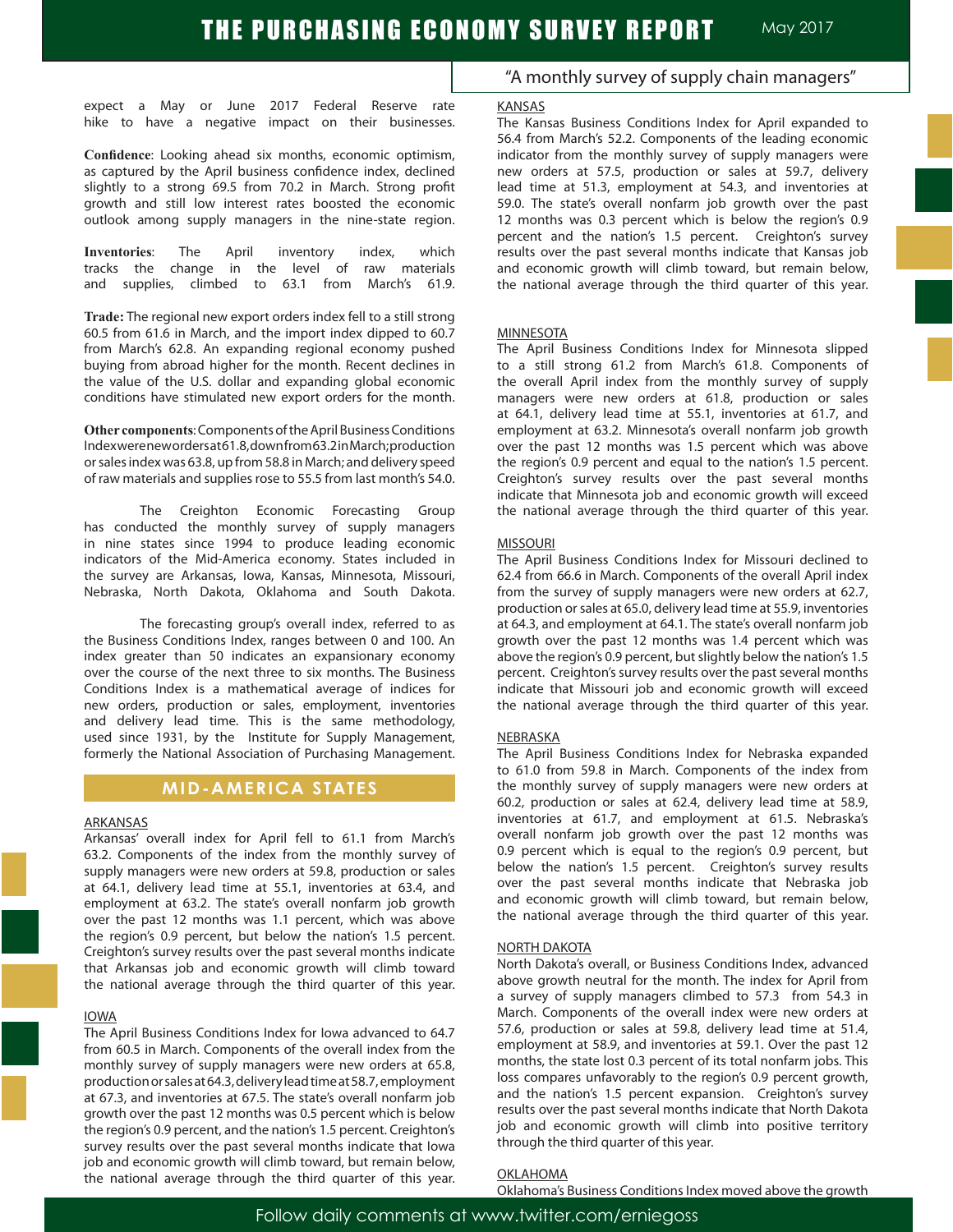neutral threshold for a fourth straight month. The April index rose to a healthy 61.2 from 58.2 in March. Components of the overall April index from a survey of supply managers in the state were new orders at 61.4, production or sales at 63.7, delivery lead time at 54.8, inventories at 63.0, and employment at 62.8. Over the past 12 months, the state lost 0.1 percent of its total nonfarm jobs. This loss compares unfavorably to the region's 0.9 percent gain, and the nation's 1.5 percent expansion. Creighton's survey results over the past several months indicate that Oklahoma job and economic growth will climb into positive territory through the third quarter of this year, but remain below the national average.

#### SOUTH DAKOTA

The Business Conditions Index for South Dakota advanced to a regional high 68.8 from March's 67.2, also a regional high. Components of the overall index for the April survey of supply managers in the state were new orders at 69.2, production or sales at 71.7, delivery lead time at 61.6, inventories at 70.9, and employment at 70.7. South Dakota's overall nonfarm job growth over the past 12 months was 1.6 percent which was above the region's 0.9 percent and the nation's 1.5 percent. Creighton's survey results over the past several months indicate that South Dakota job and economic growth will continue to exceed the regional and national averages through the third quarter of this year.

# **THE BULLISH NEWS**

- The nation's unemployment fell to 4.4% for April. This is slightly below the Federal Reserve's rate at which the economy continues to expand without excessive inflation.
- Year over year average hourly earnings for workers rose to 2.5 % for April to \$26.19 per hour.
- The U.S. trade deficit narrowed to \$43.7 billion in March from \$43.8 in February as global demand for U.S. exports climbed.
- The Case-Shiller home price index for the U.S. rose 5.8%, a 32-month high in February.



Ī

# **THE BEARISH NEWS**

- The nation's 1.6 million long-term unemployed, jobless longer than 26 weeks, continue to struggle with the current jobless rate above pre-recession levels.
- The year-over-year U.S. consumer price index (CPI) for March rose to 2.5%, down from February, but still pointing to greater inflationary pressures.

# **WHAT TO WATCH**

- **FOMC Meeting on June 14: The Federal Reserve** rate-setting committee meets next on June 14. The market indicates a 60%-70% likelihood of a ¼% funds rate increase.
- June Jobs Report on June 2: The Bureau of Labor Statistics will release the nation's job gains for May. A gain over 180,000 will support an interest rate increase from the Fed on June 14.

### "A monthly survey of supply chain managers"

**Repatriation of Corporate Earnings (anytime in the next 3-6 months):** The U.S. Congress with the approval of the President will likely reduce the corporate income tax rate on corporate earnings of U.S. companies stuffed off-shore. This action would likely drive the U.S. dollar higher if it is unexpected.

### **Goss Eggs (Recent Dumb Economic Moves)**

- Venezuela's recent takeover of its GM plant cost the automaker \$100 million, but will cost this governmentrun economy even more in the long run. This nation is demonstrating clearly how government ownership of the means of production fails to provide its citizens with even a modicum of health, wealth and quality-of-life.
- Survey results for May will be released on the first business day of next month, June 1.

Follow Goss on twitter at http://twitter.com/erniegoss For historical data and forecasts visit our website at: http://www2.creighton.edu/business/economicoutlook/